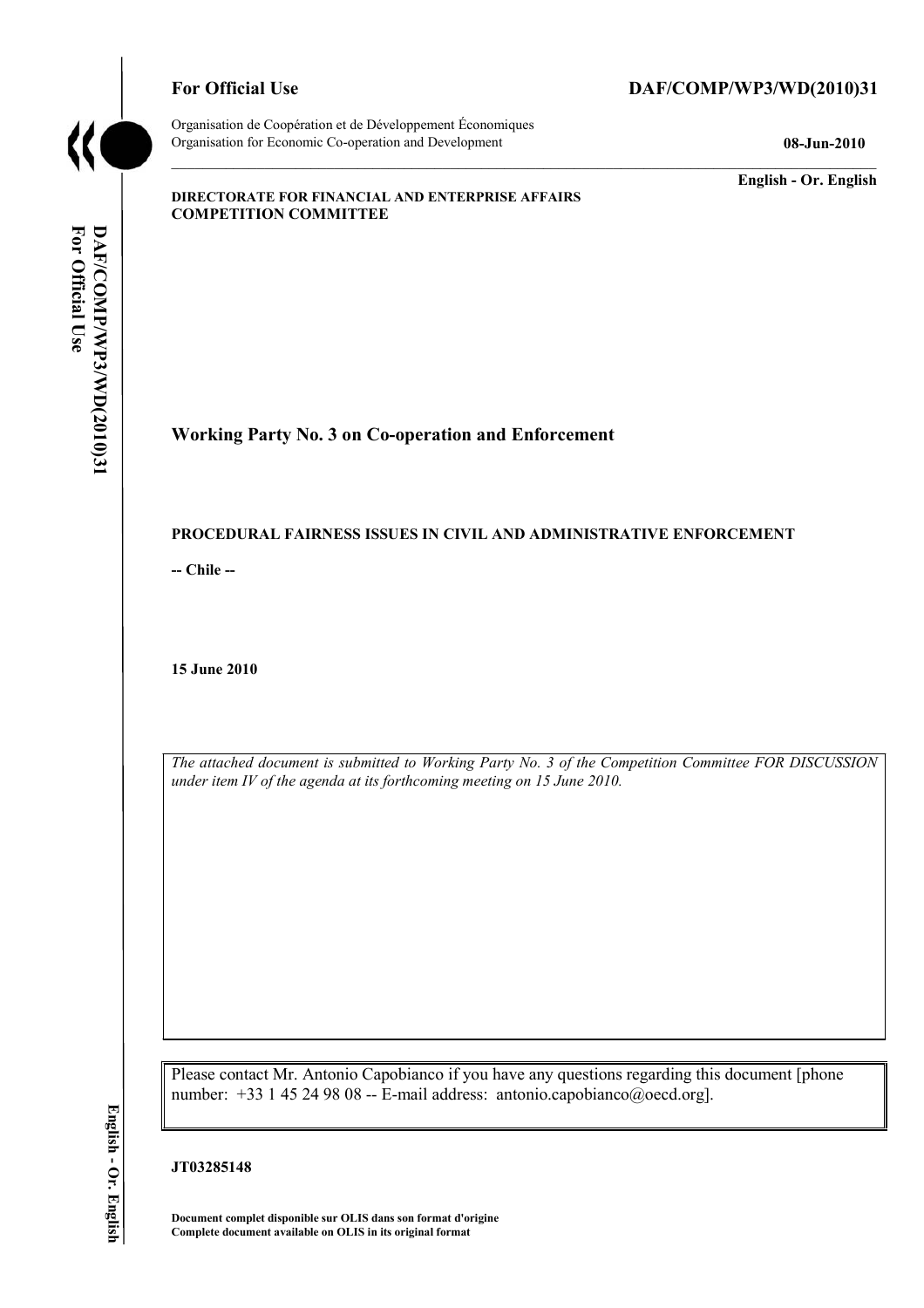# DAF/COMP/WP3/WD(2010)31

#### **1. Introduction**

1. The Fiscalía Nacional Económica (hereinafter, the "FNE" or the "Agency") is an independent government competition agency in charge of detection, investigation and prosecution of competition law infringements, issuing also technical reports and performing competition advocacy activities.

2. The Competition Tribunal ("Tribunal de Defensa de la Libre Competencia", hereinafter, the "TDLC" or "Competition Tribunal") is the decisional body having exclusive jurisdiction over competition law and adjudicating in both adversarial procedures (such as cartels or dominance abuses) and nonadversarial ones (such as mergers).

3. The TDLC's rulings are subject to appeal before the Supreme Court which reviews the factual basis of the cases and the applicable law. The Competition Act is Decree Law N° 211, enacted in 1973 and its amendments<sup>1</sup>.

4. The following insights represent the joint opinion of both the FNE and the TDLC unless otherwise stated. Each body complies with procedural fairness duties within its corresponding field or stage of the case.

#### **2. Q&A**

#### *2.1 Decision making process<sup>2</sup>*

*2.1.1 What procedures does your agency have in place to ensure that decision-makers consider all relevant evidence and remain open to considering different explanations for the conduct under investigation?* 

5. The TDLC is legally bound to consider all the evidence gathered in the case to be decided, and must take care that a due process of law is carried on in every occasion. All parties involved have equal right to present their evidence and their arguments. Counterfactual evidence and alternative scenarios to the alleged anticompetitive practice are always considered by the TDLC in its decisions.

# *2.1.2 Are independent teams used internally?*

6. Being a judiciary body, the TDLC acts independently from the FNE –the body in charge of the investigation- and from any other authority. Thus, its decisions are based exclusively on the work of its judges and staff. Hence, independence is guaranteed by a functional division of tasks between the two **institutions** 

 $\frac{1}{1}$ 

The main amendments of the Competition Act in recent years have been Law  $N^{\circ}$  19.911/2003 which established the TDLC and Law  $N^{\circ}$  20.361/2009 which reinforced the law against cartels.

 $\overline{2}$  The FNE does not have a direct involvement in the "Decision Making Process", if it is understood as the outcome of an adversarial judicial process. However, the FNE intervenes in the investigation phase, conducting the investigations and collecting evidence subject to the administrative law. Once an investigation is finished, the FNE may submit charges against the defendants or close the case and file the records. If it submits charges, the FNE prosecutes the case in the adversarial procedure before the Competition Tribunal, representing the public interest, but in equivalent terms as any other party, with no particular procedural privileges. The TDLC does not have the power to initiate a procedure *ex – officio*.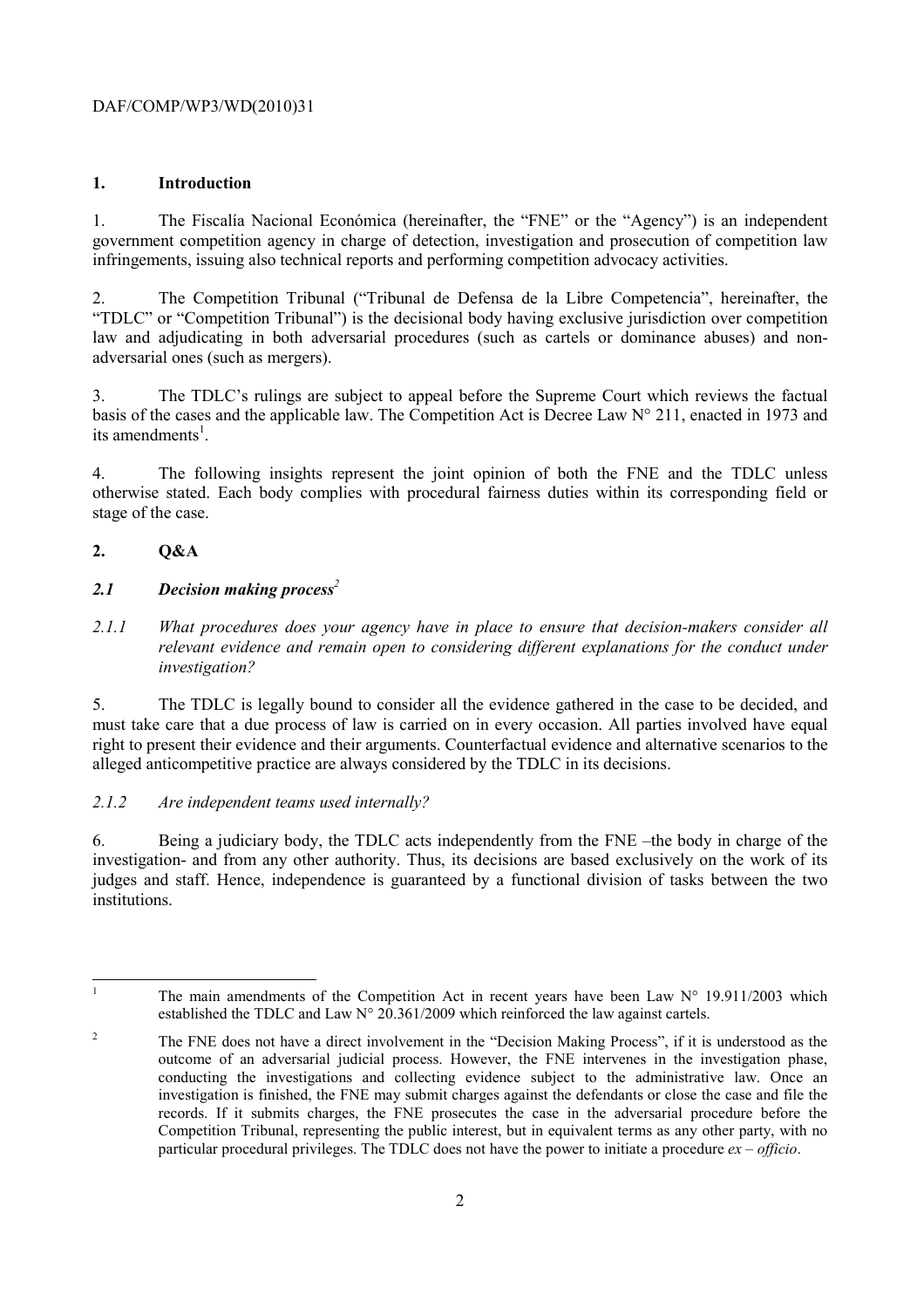# *2.1.3 Is there an independent review of the case by specialized economists?*

7. Two out of the five judges of the TDLC are economists who participate actively –and jointly with the other three judges, which are lawyers- in the discussion and drafting of the Tribunal's decisions. The *amicus curiae* institution is not used in Chile. Nevertheless, (a) in non-adversarial procedures any person interested in filing with the TDLC an opinion/comment on the matters being discussed in a specific case can do so, and (b) All non-confidential economic opinions/reports/data issued by economists or expert witnesses acting on behalf of the parties involved in a case are published in the TDLC's website for public scrutiny and academic discussion $3$ .

# *2.1.4 Are there other channels of input directly to the decision-makers?*

8. All decision making carried on by the TDLC is based exclusively on the evidence gathered, filed and produced in a due process of law.

# *2.1.5 Are outside analysts or experts used to help decision-makers?*

9. The parties may file with the TDLC the opinion of experts or analysts as documentary evidence, and the TDLC may appoint an expert in case it deems it necessary.

*2.1.6 What other techniques or practices has your agency adopted to promote sound decision-making?* 

10. The TDLC and its members are permanently involved in training programs both in Chile and abroad. OECD and ICN guidelines, along with up-to-date legal and economic literature are also studied and analyzed when discussing and drafting a decision.

# *2.2 Confidentiality*

*2.2.1 How does your agency balance a defendant´s right to review and respond to evidence that will be used against it with the need to protect confidentiality?* 

11. The FNE during the investigation and the TDLC during the trial try to balance the defendant´s rights of defense with the need to protect confidentiality by making available public versions of sensitive confidential information.

*2.2.2 Are there special procedures available for disclosure necessary to protect rights of defense, e.g. by limiting the disclosure to legal representatives so as to ensure that business secrets are not divulged to competing businesses?* 

12. Yes. Public versions must be made of all confidential/reserved documents. These public versions must have enough information available so that an adequate legal defense is possible. The TDLC decides whether the public version is sufficient. If it's not, the Tribunal will declare that the information be made available to the parties.

# *2.2.3 How is confidential information defined?*

13. The law uses two different concepts. When it states that the information is reserved, it means that only the parties of the investigation or trial can have access to it. When the law states that the

3

See, in general, http://www.tdlc.cl/Portal.Base/Web/VerContenido.aspx?GUID=&ID=341 and, i.e., http://www.tdlc.cl/Portal.Base/Web/VerContenido.aspx?ID=1829&GUID=.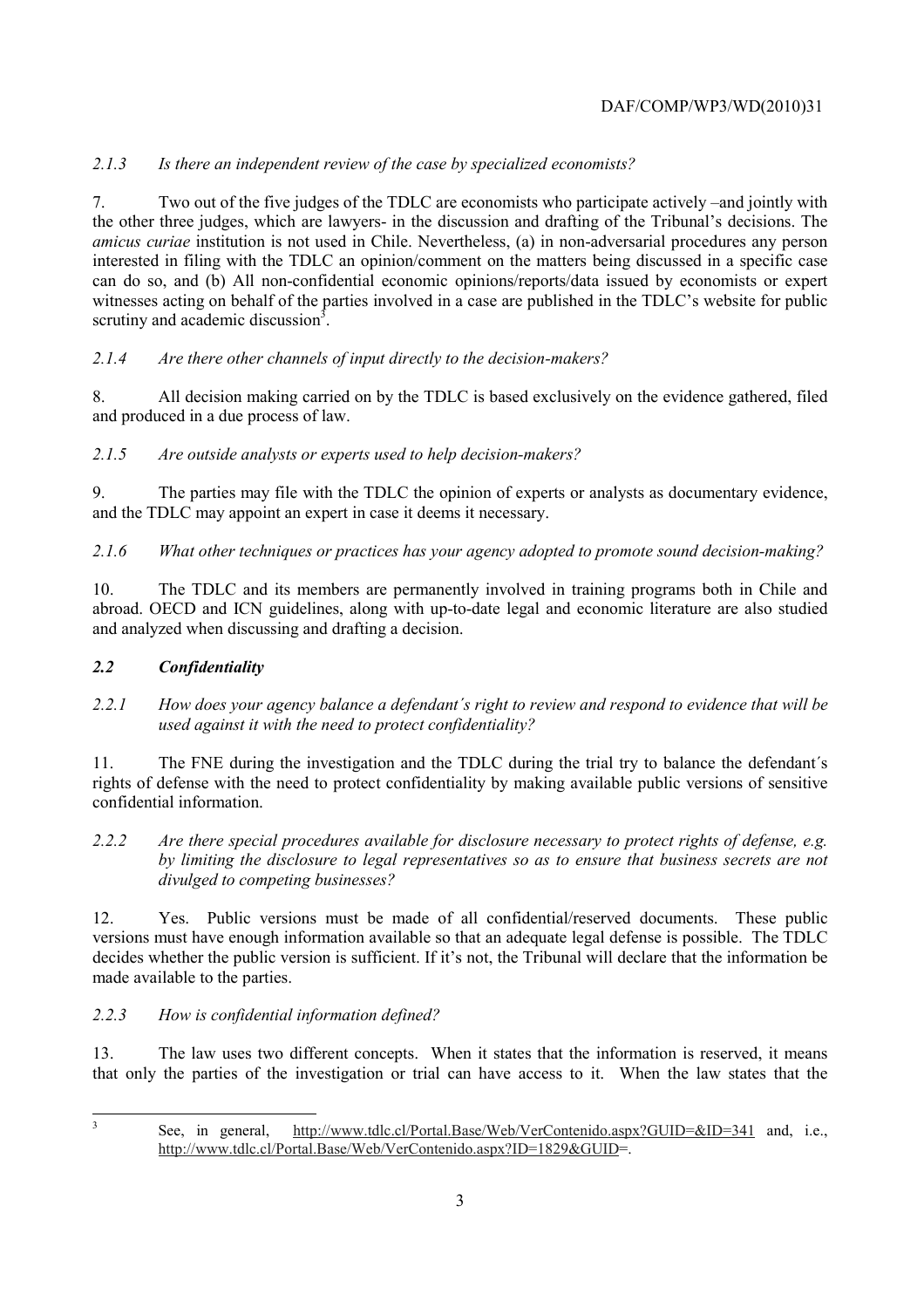# DAF/COMP/WP3/WD(2010)31

information is confidential, only the party that submitted it, can access it, along with the FNE and the TDLC. The issuing and submission of a public version can be order with respect to both confidential and reserved information.

### *2.2.4 What rules apply to the protection of confidential information obtained from parties by your agency?*

14. Confidential information obtained by the FNE can be declared reserved or confidential *ex-officio* or by request of the affected party. The rule regarding confidentiality of the information when this is obtained by the agency can be found in letter a) of article 39 of DL 211. When the information is presented to the Competition Tribunal, it can also be declared reserved. The rule can be found in Tribunal's Internal Regulation  $N^{\circ}$  11/2008 and general applicable civil procedural rules<sup>4</sup>.

#### *2.2.5 Is such information automatically considered to be confidential, or does the party have to identify it as such?*

15. When the information is submitted to the FNE, it can be declared confidential/reserved *ex-officio* or at the request of the party. When submitted to the Competition Tribunal, the affected party must request that the information be declared confidential/reserved. The Tribunal will decide if it declares the information to be confidential/reserved if it finds that it may be detrimental for the party that submits the information.

# *2.2.6 If such information is to be disclosed to other parties or made public, does the party have a prior right to object the disclosure?*

16. If the information is presented voluntarily, such party has the right to request the information to be declared confidential/reserved. If the Tribunal denies such request, then the affected party can withdraw the information. When the information is not submitted voluntarily to the Tribunal, the party can also request it to be declared confidential/reserved, request that will be decided by the Tribunal. If the Tribunal denies the request, the information is deemed to be public.

17. When the information is requested by the FNE, it can be declared reserved/confidential ex-officio or at the request of the party. If such motion is denied, then the affected party can challenge the decision before the same authority. This is not expressly established in DL 211, but it´s a general rule that applies to all public entities.

18. According to the Transparency Act<sup>5</sup>, which applies to the acts and activities of administrative bodies such as the FNE, as a general rule, administrative acts, records and documents should be public. However, this Act considers exceptions that can be argued against a requirement of publicity, such as the protection of the efficiency of the investigation. Private parties who may be harmed by publicity requirements may also object such a requirement if this publicity affects their commercial interest.

#### *2.2.7 How does your agency balance the benefits of public disclosure of ongoing investigations with the need to respect the confidentiality of targets of proceedings and possible effects on reputation?*

19. The agency is very conscious of the risks and possible effects of public disclosure of information for private parties. Its policy is to protect as much as possible the confidentiality and reputation of the

 $\frac{1}{4}$ See http://www.tdlc.cl/Portal.Base/Web/VerContenido.aspx?GUID=&ID=328.

<sup>5</sup> Law N° 20.285/2008 (Transparency Act).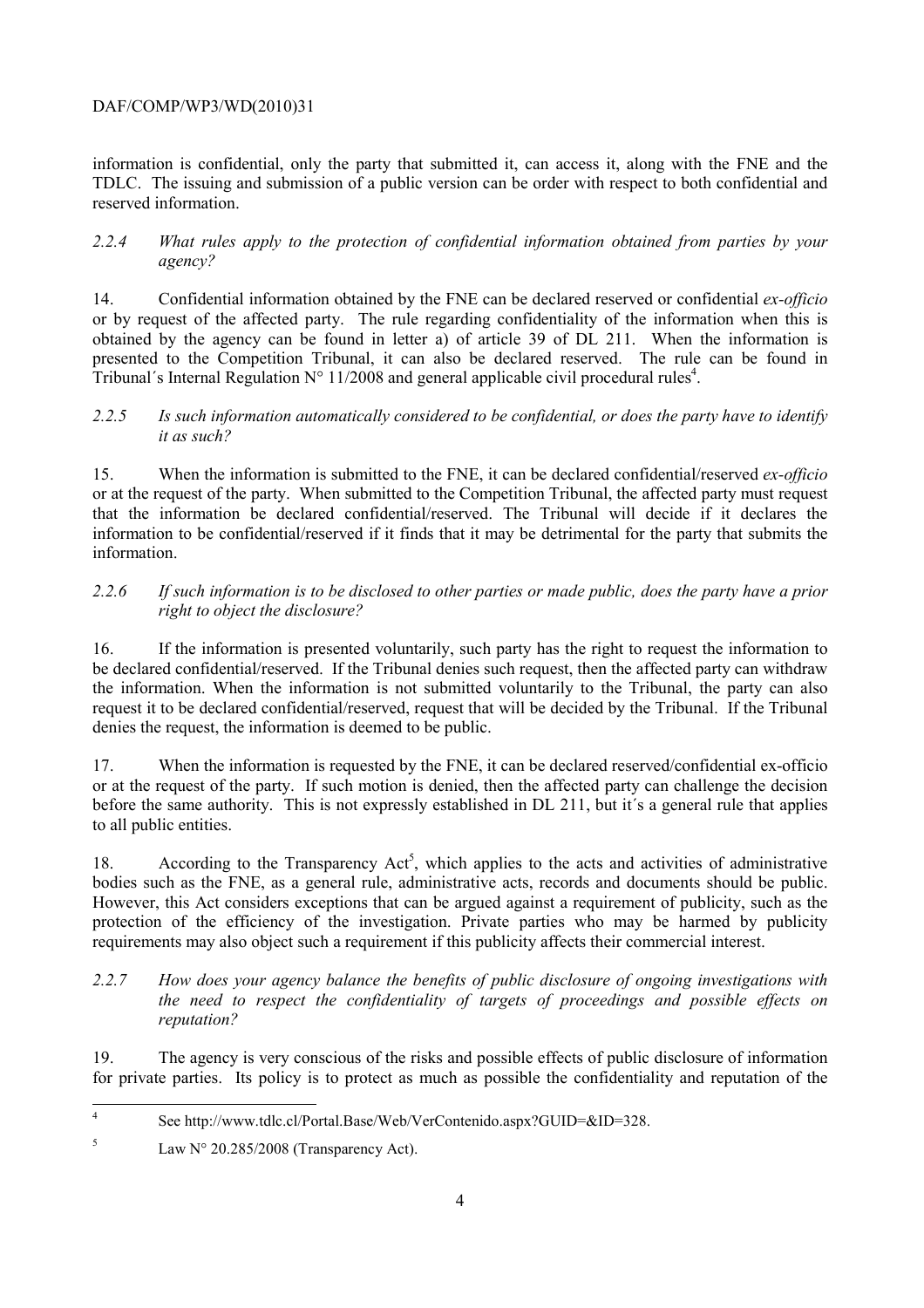investigated parties, as long as it doesn´t interfere with the agency´s duty to prosecute illicit activities. According to section 39 a) the whole investigation period may be kept secret.

### *2.2.8 What are the penalties for negligent/intentional violation of confidentiality rules?*

20. Officers of the Competition Agency are obliged to keep strict confidentiality of all information in accordance to article 42 of DL 211. The infringement of said obligation may be harshly punished with criminal sanctions.

# *2.3 Requests for information to targets of investigations*

#### *2.3.1 Does your agency have procedures to review information requests with the party?*

21. At the FNE, a group of professionals composed by economists and lawyers analyze which information will be requested to the parties. This decision is later analyzed and approved by a senior officer, who authorizes the junior investigators to request the information to the private parties.

#### *2.3.2 Is the party informed of the theory of the case and reasons for requesting the information?*

22. As a general rule, subjects of enforcement proceedings are notified that an investigation by the FNE is being conducted, but at that moment only a general overview of factual basis of the case is exposed to them. Exceptionally, some investigations may be restricted, and not notified to the investigated party, prior authorization by the Competition Tribunal.

23. A full description of the factual basis, the economic theories and legal doctrines relevant to the allegations against subjects of enforcement proceedings are informed at the time the FNE submits charges before the Tribunal, which opens the trial or litigation stage.

#### *2.3.3 Can the party ask for a reconsideration of the information requested and/or deadlines, or appeal to a reviewing office within the agency?*

24. The party can request reconsideration to the Head of the Competition Agency. This is not expressly established in DL 211, but it´s a general rule that applies to all public entities. In addition, according to section 39 h), the party can request to the TDLC to limit, condition or invalidate the FNE's request of information if it successfully argues that harm can be derived if the request is satisfied in its terms.

- *2.3.4 Do procedures and practices differ if the addressee of the request for information is not a party to the proceeding?*
- 25. The procedure is the same.

### *2.4 Agreed resolutions of enforcement proceeding*

*2.4.1 At what stage or stages of an investigation and/or litigation can the parties resolve an enforcement matter by means of a mutually agreed disposition with your agency?* 

26. Leaving aside immunity/leniency provisions for cartels, during the investigation, any party, according to article 39 ñ) can reach an agreement with the agency, which must be submitted to the approval of the Competition Tribunal. This is a new rule, introduced in 2009.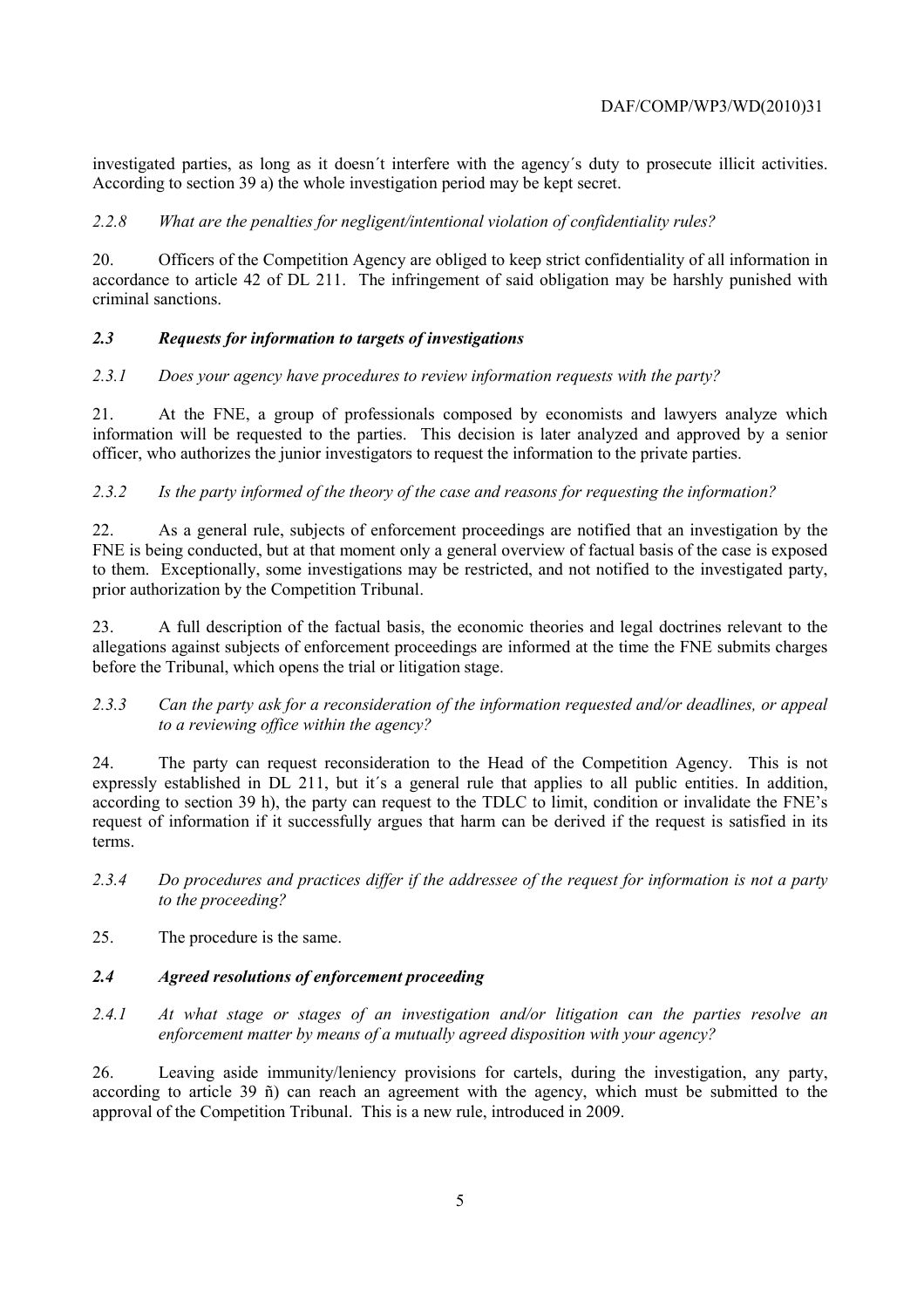# DAF/COMP/WP3/WD(2010)31

27. During litigation before the TDLC a party may also reach an agreement with the FNE. This opportunity will only arise if the Tribunal decides that the case can be settled. According to article 22 of DL 211, the TDLC shall approve the settlement if it is not against free competition.

#### *2.4.2 Are there restrictions on the types of cases that can be settled in this manner?*

28. In relation to article 39 ñ), there are currently no legal restrictions on the type of cases that may be settled. The Tribunal has only 15 days to approve the settlement.

29. The only restriction for settlements during the litigation phase before the TDLC is that they should not have an anticompetitive character, a requirement analyzed by the TDLC and even by the Supreme Court reviewing the settlement approval decision, if challenged. This provision has allowed the FNE to settle cases with all or only with some of the defendants in collective infringements and with the defendant in unilateral cases with or without the consent of private plaintiffs.

#### *2.4.3 Does your agency actively seek to settle cases?*

30. The agency does not have an explicit policy regarding this matter, although the FNE has settled some cases. Settlements has to be approved by the TDLC.

31. In a few cases, the TDLC has sought actively that parties settle. Even the Supreme Court has done it at least once.

#### *2.5 Judicial review and interim relief*

32. Considering that in the Chilean system decisions are made not by an administrative agency but by a judicial body with specific competence on competition law and whose decisions may be reviewed by the Supreme Court, in the following questions we assume *judicial review* as the role played by the Supreme Court reviewing TDLC's decisions.

*2.5.1 At what point in the competition law enforcement process does an independent judicial body have an opportunity to review the conclusions of your agency as to whether a violation of the law has occurred?* 

33. After a decision has been notified by the Competition Tribunal, any party or the agency can challenge said decision before the Supreme Court according to the rules established in article 27 of DL 211. The Supreme Court reviews TDLC's decisions in broad terms such as whether due process was respected or not; whether the TDLC issued a decision within its field of competence; it analyses the factual basis of the ruling and the reasonableness of the sanctions or remedies imposed.

#### *2.5.2 What level of deference does the judicial body grant to the agency´s decision?*

34. The Supreme Court generally has a high level of deference for the Competition Tribunal´s decisions. It is uncommon that decisions are totally overturned by the Supreme Court. However, in some adversarial cases, generally related to regulated markets, it may be stated that this deference diminishes, as the Supreme Court has overruled some decisions invading the field of competence of the regulators. In addition, the amount of the fines imposed is frequently reduced.